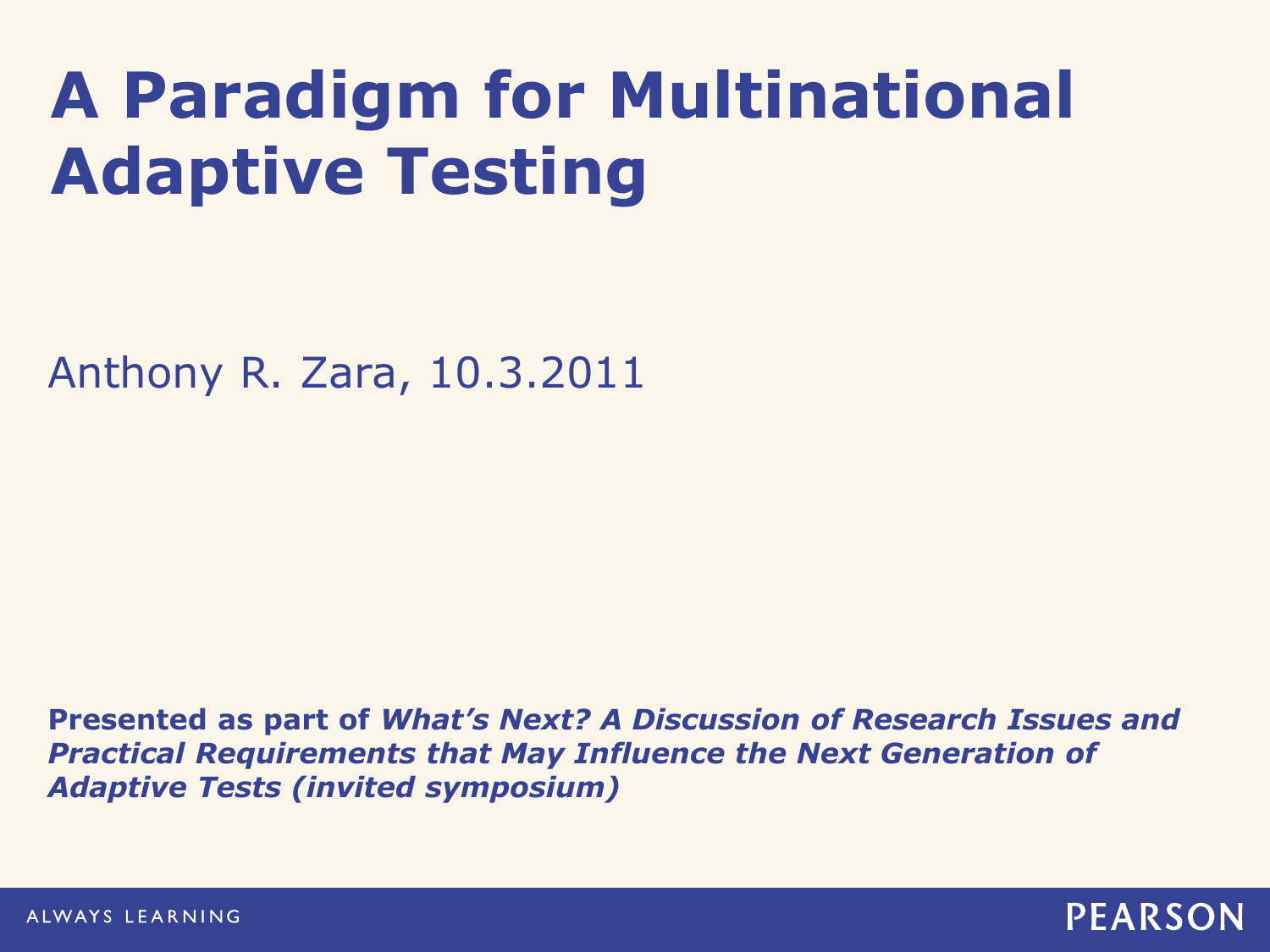# **Taking Your Testing Program International**

- Program goals and purpose
- Localization issues
- Examination logistics
- Distance issues
- Evaluation
- Discussion

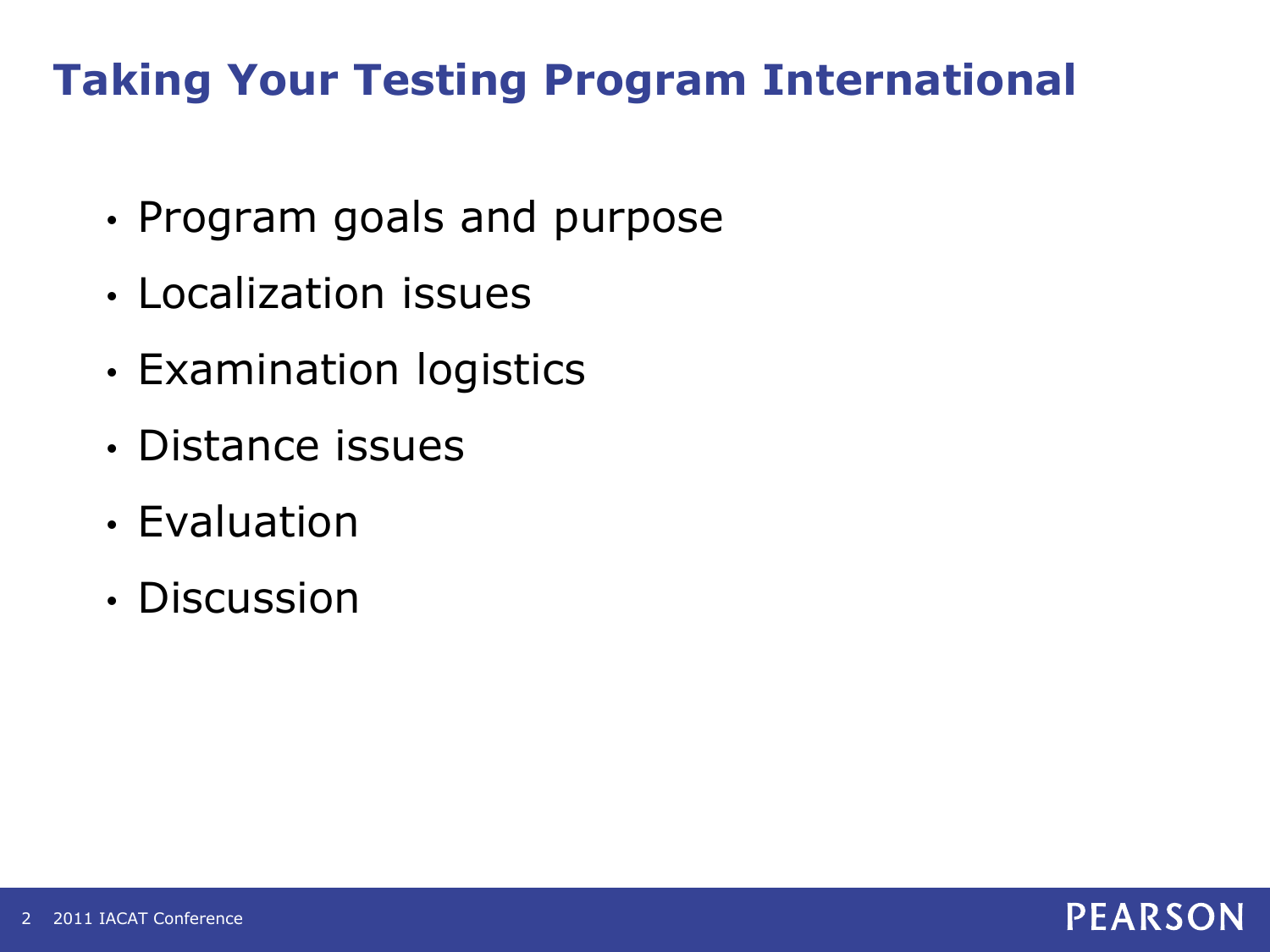## **Purpose/Goals of International Testing**

- Mobility of professionals
- Increasing membership
- Increasing testing volume
- Improving quality of practice
- US or local credential
- Evangelizing organization messages

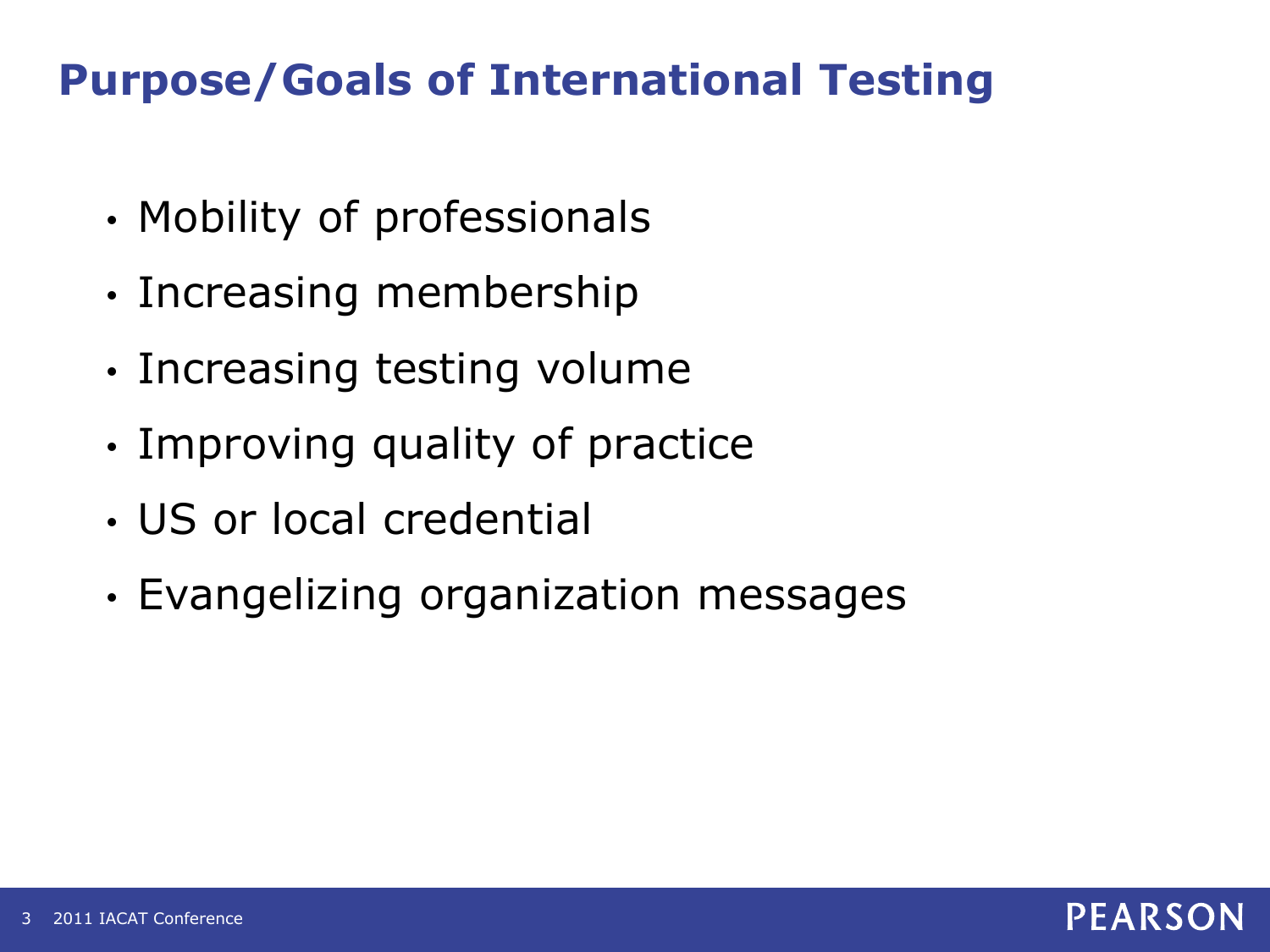### **Issues in "Normal" Adaptive Testing**

- IRT Model
- Pretested and Calibrated Item Pool
- Ability Estimation Algorithm
- Content Control Mechanism
- Item Selection Algorithm
- Item Exposure Control Mechanism
- Stopping Rule

### **Goal is valid construct measurement**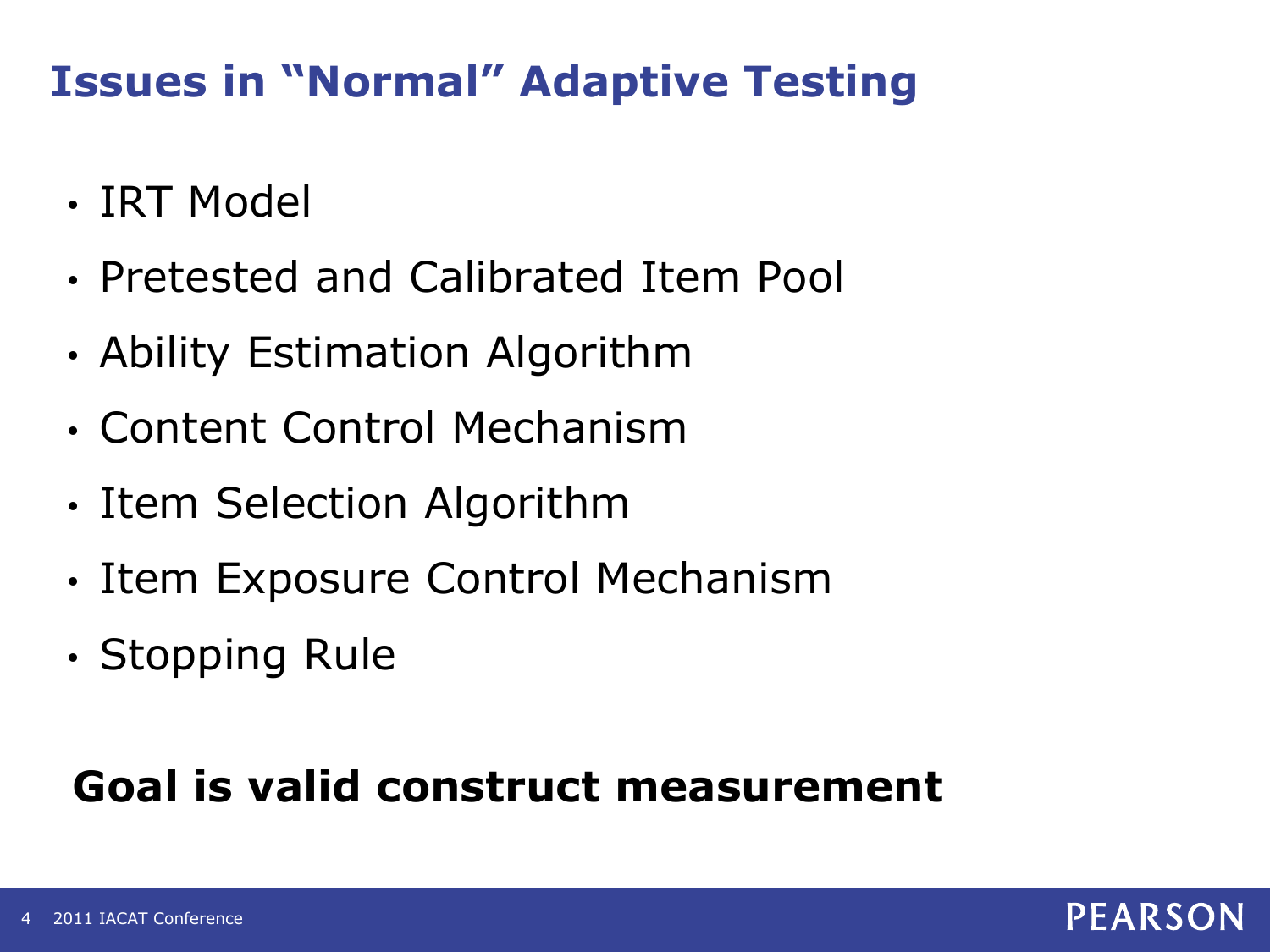### **Issues in "Exported" Adaptive Testing**

- Professional practice differences
- Cultural differences
- Different educational systems
- Translation of items
- Communications (clarity vs. standardization)
- Testing center differences
- Technology
- Different regulatory systems

# **Goal is construct equivalency in the new environment**

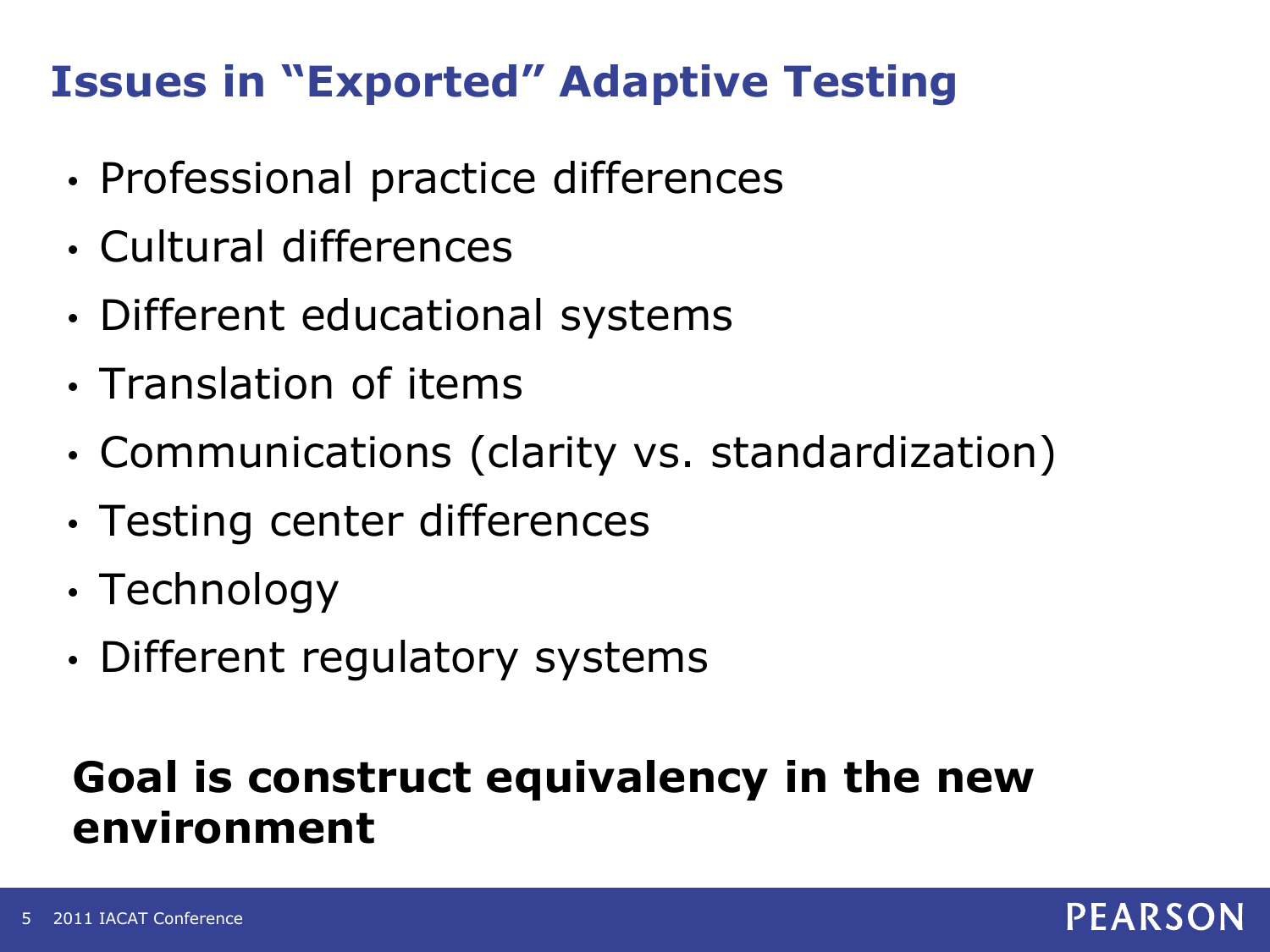# **Examination Logistics**

- Registration
- Payment
- Test development
- Administration
- Test security
- Data flow
- Reporting

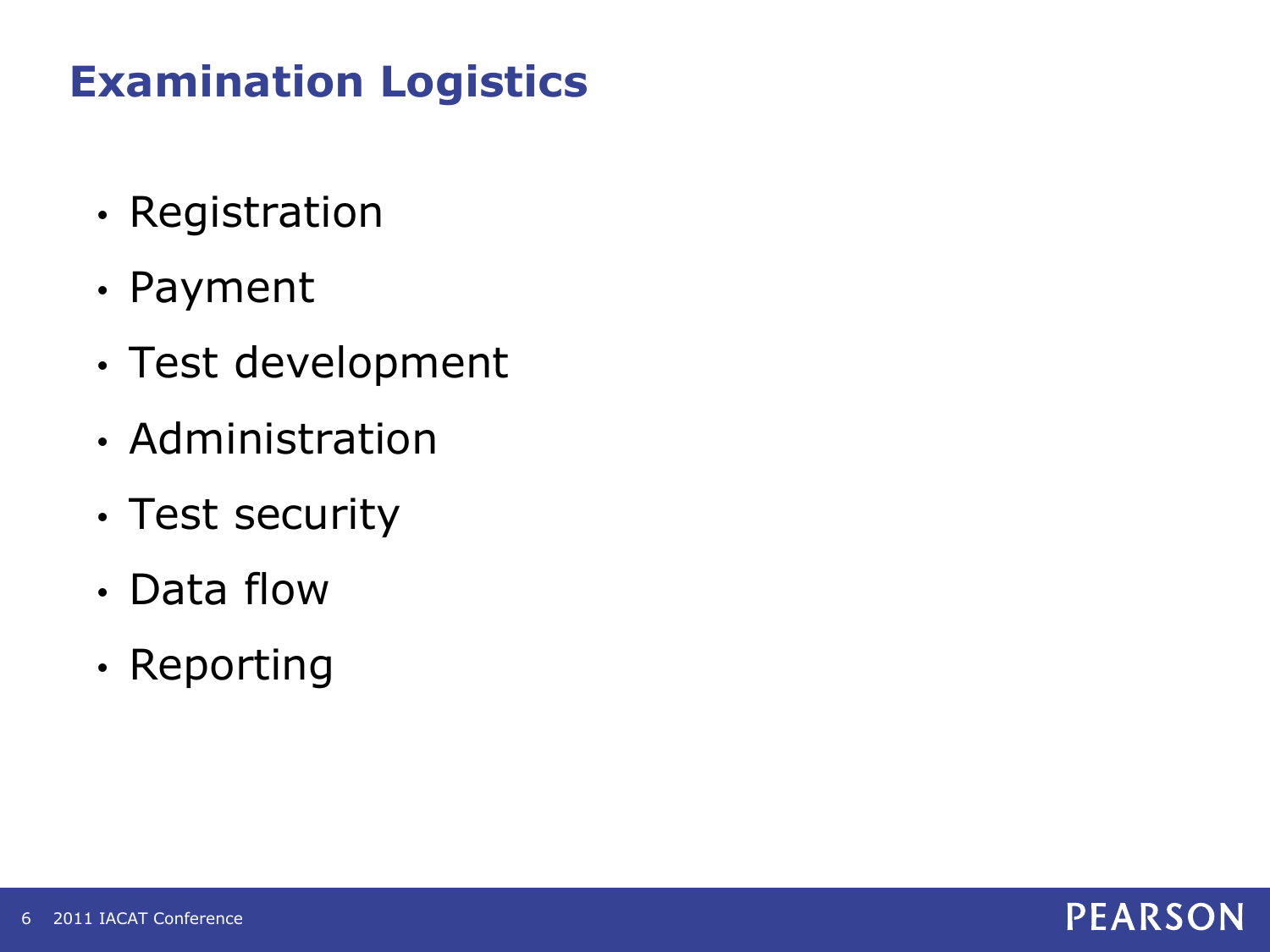# **Distance Issues**

- Language
- Local vs. US culture
	- o Candidates
	- o Officials
	- o Education
- Local regulatory groups
- Score meaning

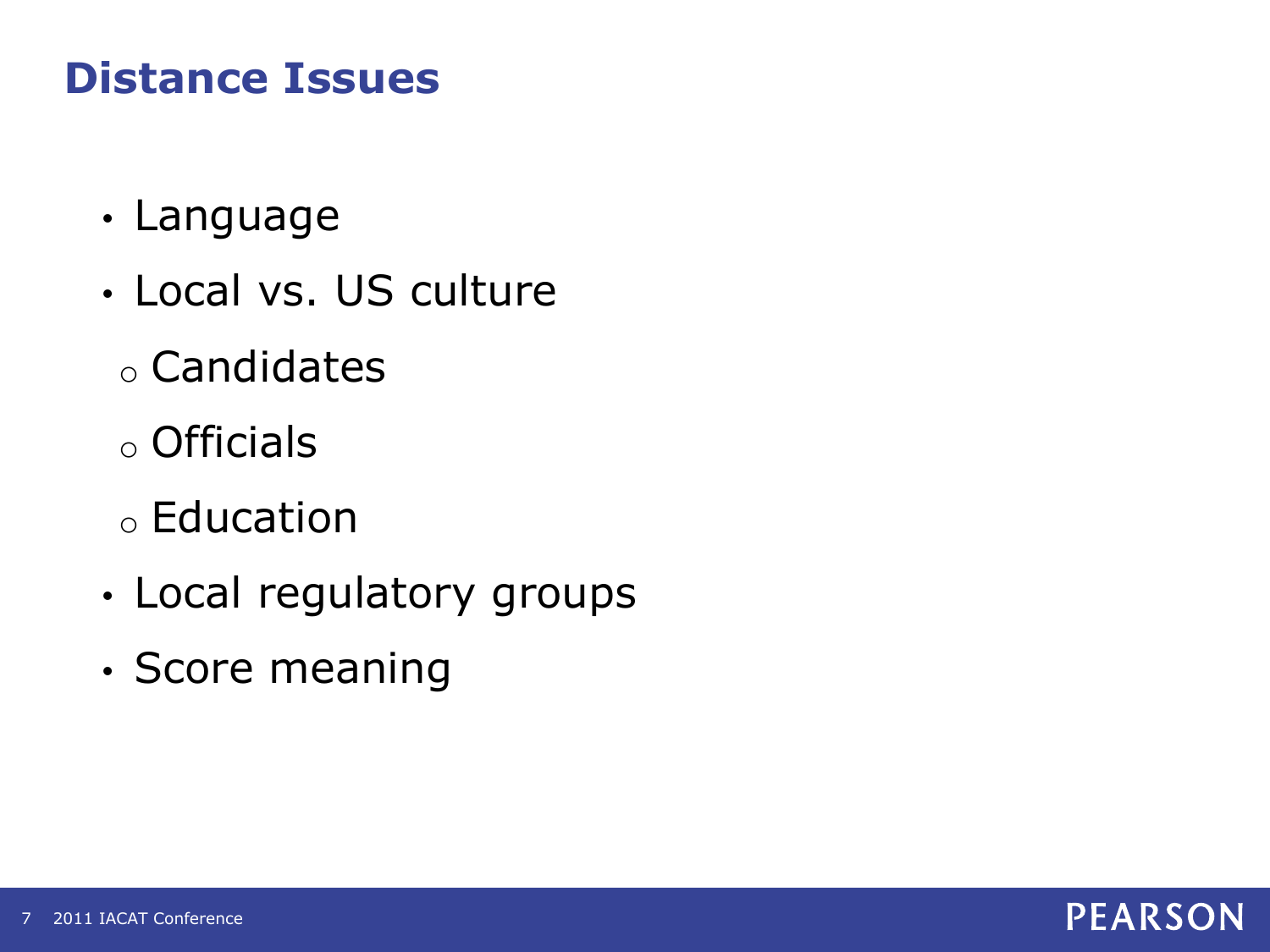# **Impact of Issues in "Exported" Adaptive Testing**

- Exam content issues
- Validity issues/construct differences
- Method bias
- DIF (item performance)
- Interpretation of scores
- "what do they mean?"

#### **Goal is construct equivalency in the new environment**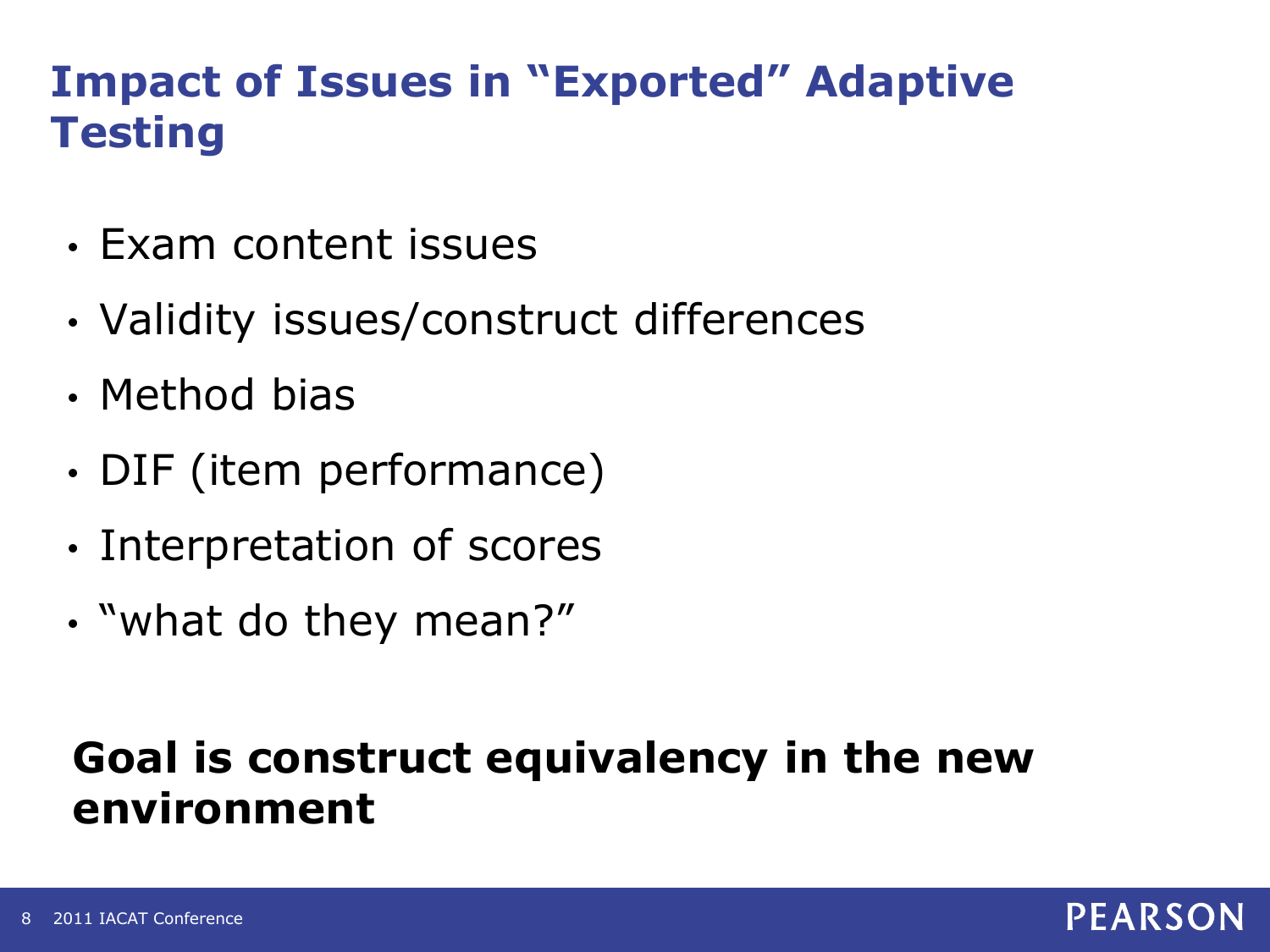#### **Evaluation**

- Success factors
- Program outcomes
	- o Psychometrics
	- o Security
	- o Volumes
	- o Financials
	- o Public relations
- Communications

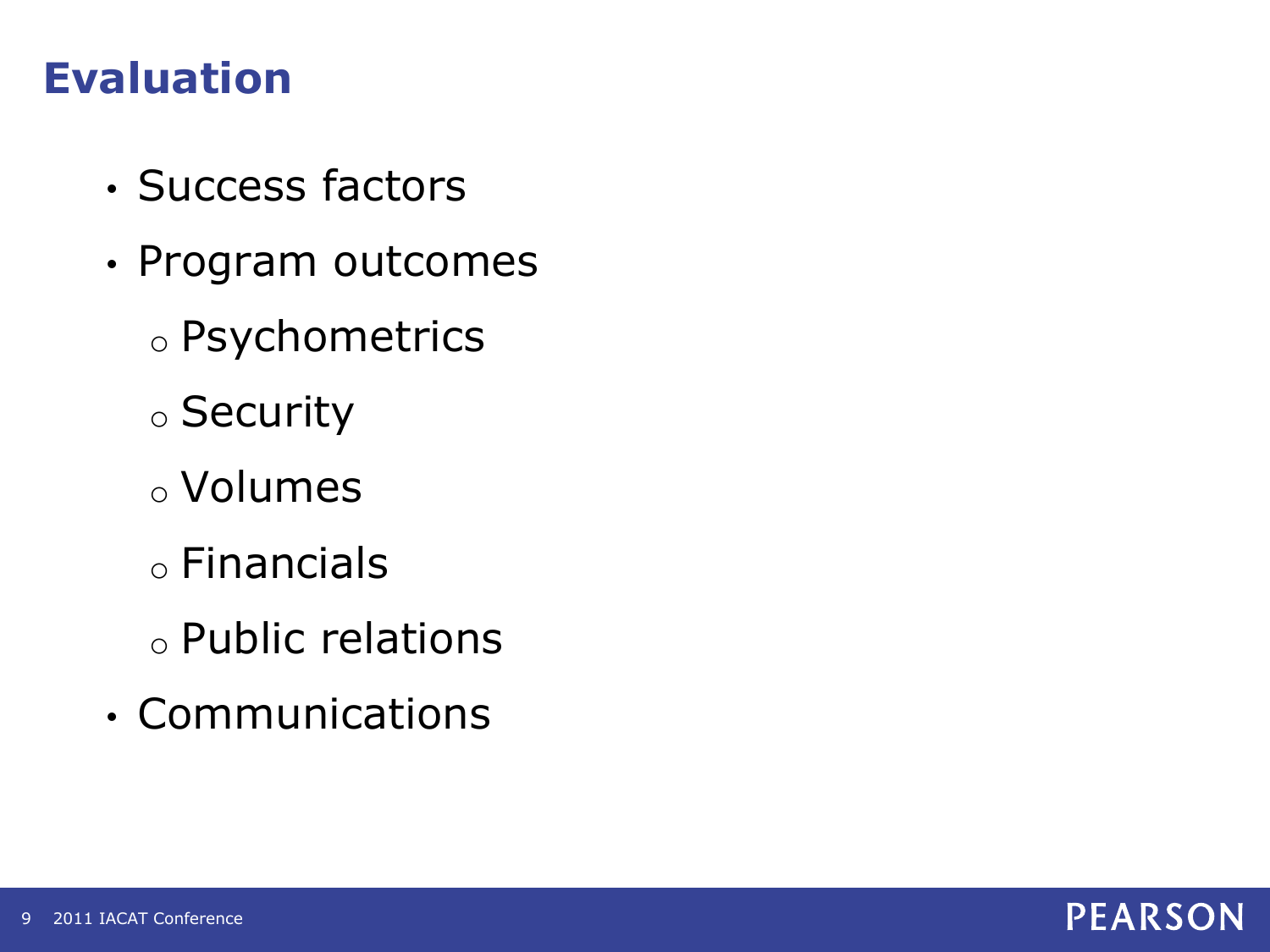# **Research Questions**

- How can we assure that the constructs being measured across the geographies are equivalent?
- Do we need to assure that the educational opportunities are "equivalent" across geographies?
- Do standard CAT content balancing constraints work?
- Computerized testing is common in the US, is there a need to re-visit the basic research on modality comparability in different geographies?